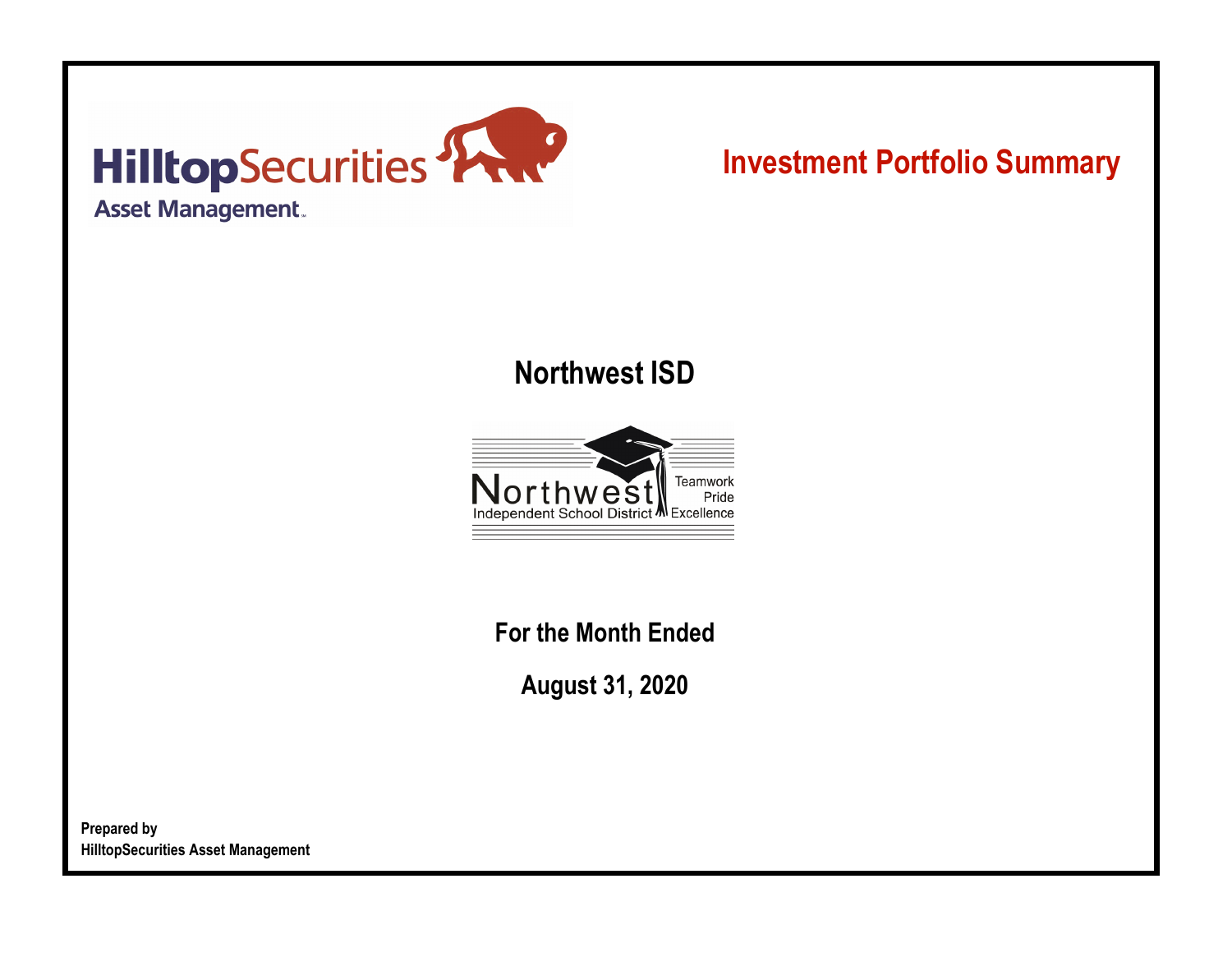

### **Report Name**

| <b>Certification Page</b>         |  |
|-----------------------------------|--|
| <b>Executive Summary</b>          |  |
| Benchmark Comparison              |  |
| Detail of Security Holdings       |  |
| Change in Value                   |  |
| Earned Income                     |  |
| <b>Investment Transactions</b>    |  |
| Amortization and Accretion        |  |
| Projected Fixed Income Cash Flows |  |

## **Table of Contents / Market Recap**

#### **MARKET RECAP - AUGUST 2020:**

Economic data released during August revealed the economy weathered July's resurgence of COVID-19 cases with remarkable resilience as the vast majority of data came in better than forecasts. That allowed financial markets to shrug off worries about the inability of Congress to pass additional relief measures or extend supplemental unemployment benefits past their July 31st expiration. Both the NASDAQ and S&P 500 surged to new record highs, propelled by mega-cap technology related firms. *One thing has become clear: COVID-19 has accelerated trends that were already in place, particularly the decline of brick and mortar, and the rise of e-commerce and remote work.*

Kicking off the month, ISM's manufacturing index rose from 52.6 to 54.2, the highest reading in 16 months. Factory optimism was widespread with 13 of 18 industries indicating expansion in July. Both the new orders and current production indexes climbed above the 60 mark, a level consistent with significant growth. The ISM services index also surprised to the upside with a 58.1 reading that was the highest since February 2019. The new orders index for the service sector surged from 61.6 to 67.7, the highest level since record keeping began in 1997. Unfortunately, the employment components of both ISM surveys remain mired in contraction territory with readings of 44.3 and 42.1, respectively, suggesting additional layoffs could be coming. Speaking of jobs, the Bureau of Labor Statistics (BLS) reported 1.76 million jobs were (re)added to company payrolls in July. Although down sharply from the 4.8 million (re)added in June, the increase was well above the median forecast of 1.48 million. Headline unemployment fell from 11.1% to 10.2%, although the broader U6 or "underemployment rate" stands at 16.5% and is probably more representative of the actual jobless rate. Initial jobless claims continue to hover just above one million per week, despite a brief foray below that mark in mid-August. Continuing claims for state benefits continued to fall, dropping to 14.5 million in the latest report. However, when federal programs are included, the total number receiving benefits tops 27 million. On the spending side, retail sales rose +1.2% in July after a revised +8.4% gain in June. Increases over three straight months boosted the total value of retail sales in the U.S. by +2.7% year-over-year and +1.7% higher than February's pre-virus level. Home sales are making up for the lost spring season as both new and existing sales climbed to 13-year highs during July amid record low mortgage rates, lean inventories and strong demand.

Third quarter GDP will stage a remarkable comeback from the -32% contraction registered in Q2. The Atlanta Fed's current estimate points to a +29% rebound. That will stand as testament to the relative strength of the economy heading into the COVID-recession as well as the unprecedented actions taken by the Fed and Congress to address the fallout from the economic shutdown. Still, with unemployment north of 10% and benefits beginning to expire, there is much work to be done. The Fed clearly understands, and in late-August announced a long awaited shift in policy, pledging to focus on employment, and committing to an average inflation target that will let inflation run above 2% for a time. This action suggests the overnight fed funds target will remain near zero for years to come.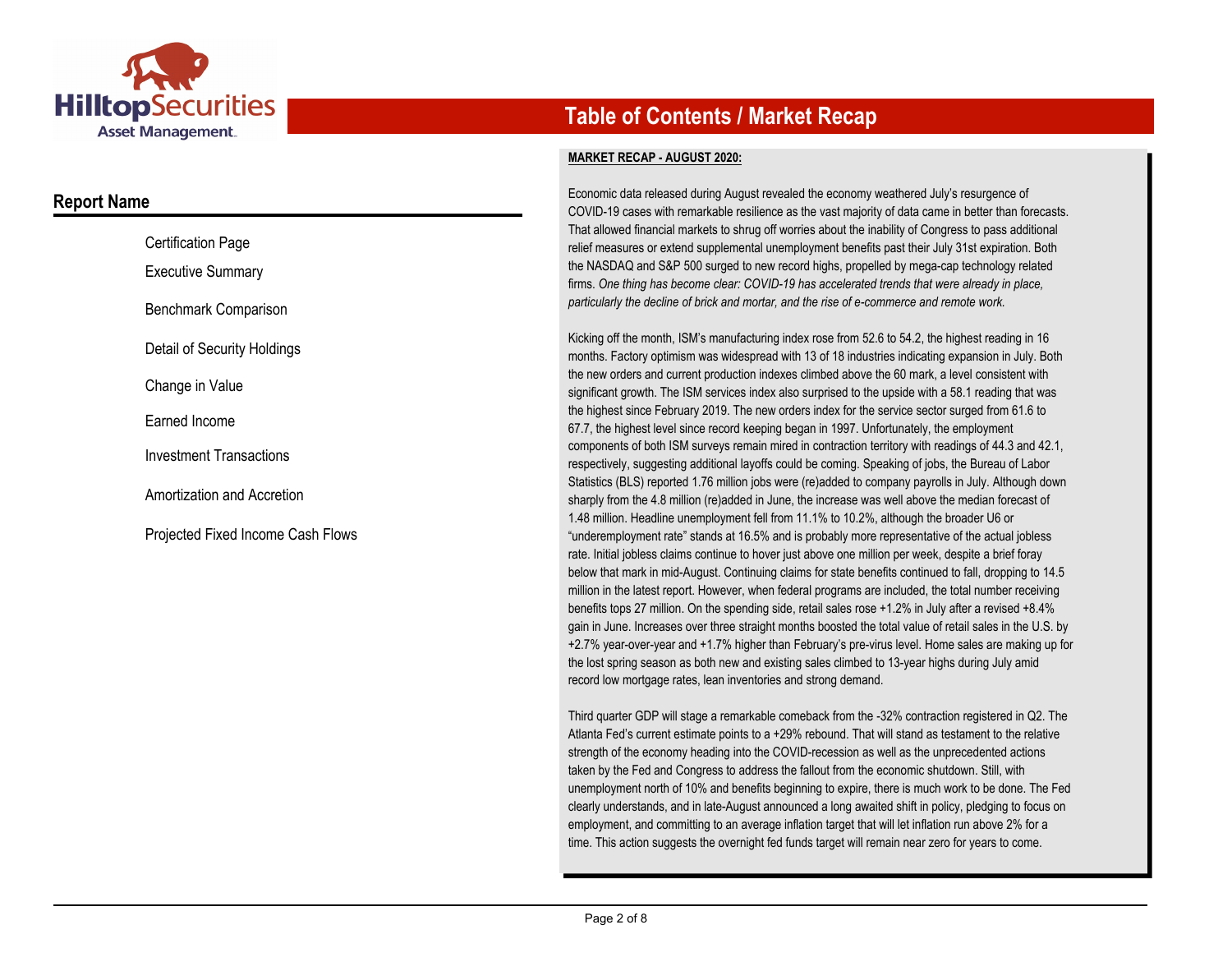

## **August 31, 2020 For the Month Ended**

This report is prepared for the **Northwest ISD** (the "Entity") in accordance with Chapter 2256 of the Texas Public Funds Investment Act ("PFIA"). Section 2256.023(a) of the PFIA states that: "Not less than quarterly, the investment officer shall prepare and submit to the governing body of the entity a written report of the investment transactions for all funds covered by this chapter for the preceding reporting period." This report is signed by the Entity's investment officers and includes the disclosures required in the PFIA. To the extent possible, market prices have been obtained from independent pricing sources.

The investment portfolio complied with the PFIA and the Entity's approved Investment Policy and Strategy throughout the period. All investment transactions made in the portfolio during this period were made on behalf of the Entity and were made in full compliance with the PFIA and the approved Investment Policy.

**Officer Names and Titles:**

Name: Brian Carter Title: Chief Financial Officer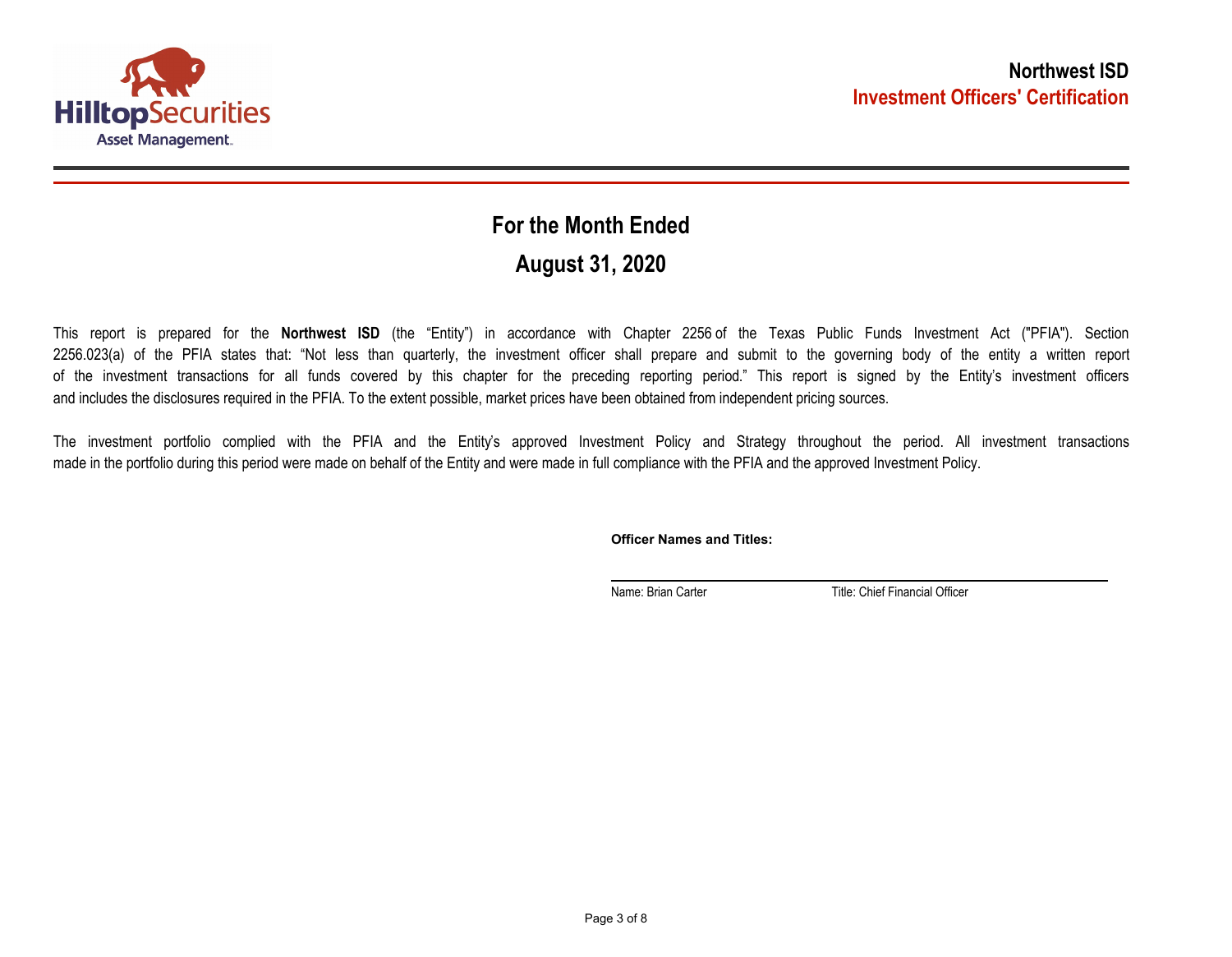



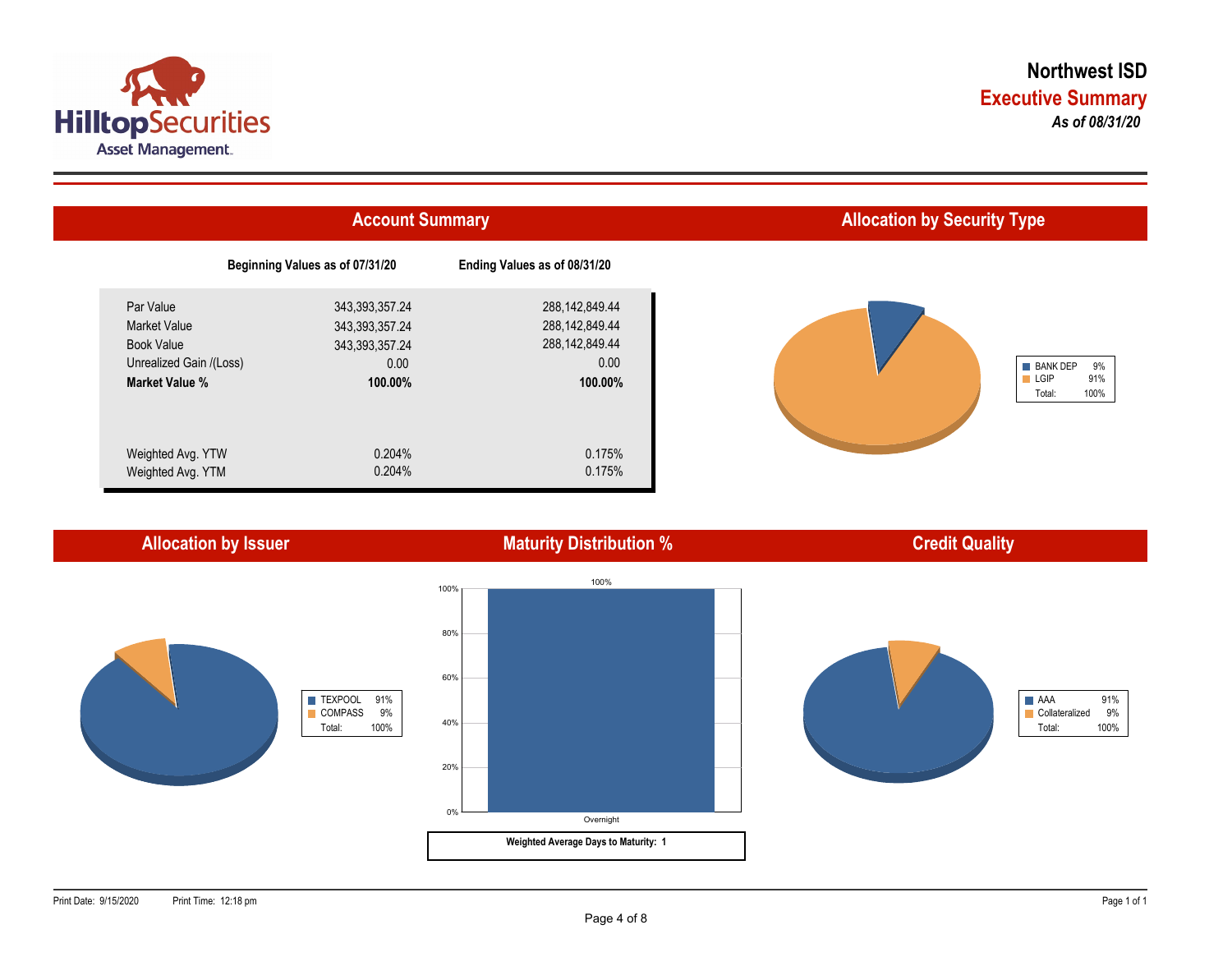



Note 1: CMT stands for Constant Maturity Treasury. This data is published in Federal Reserve Statistical Release H.15 and represents an average of all actively traded Treasury securities having that time remaining until ma standard industry benchmark for Treasury securities. The CMT benchmarks are moving averages. The 3-month CMT is the daily average for the previous 3 months, the 6-month CMT is the daily average for the previous 6 months, a 1-year and 2-year CMT's are the daily averages for the previous 12-months.

**Note 2:** Benchmark data for TexPool is the monthly average yield.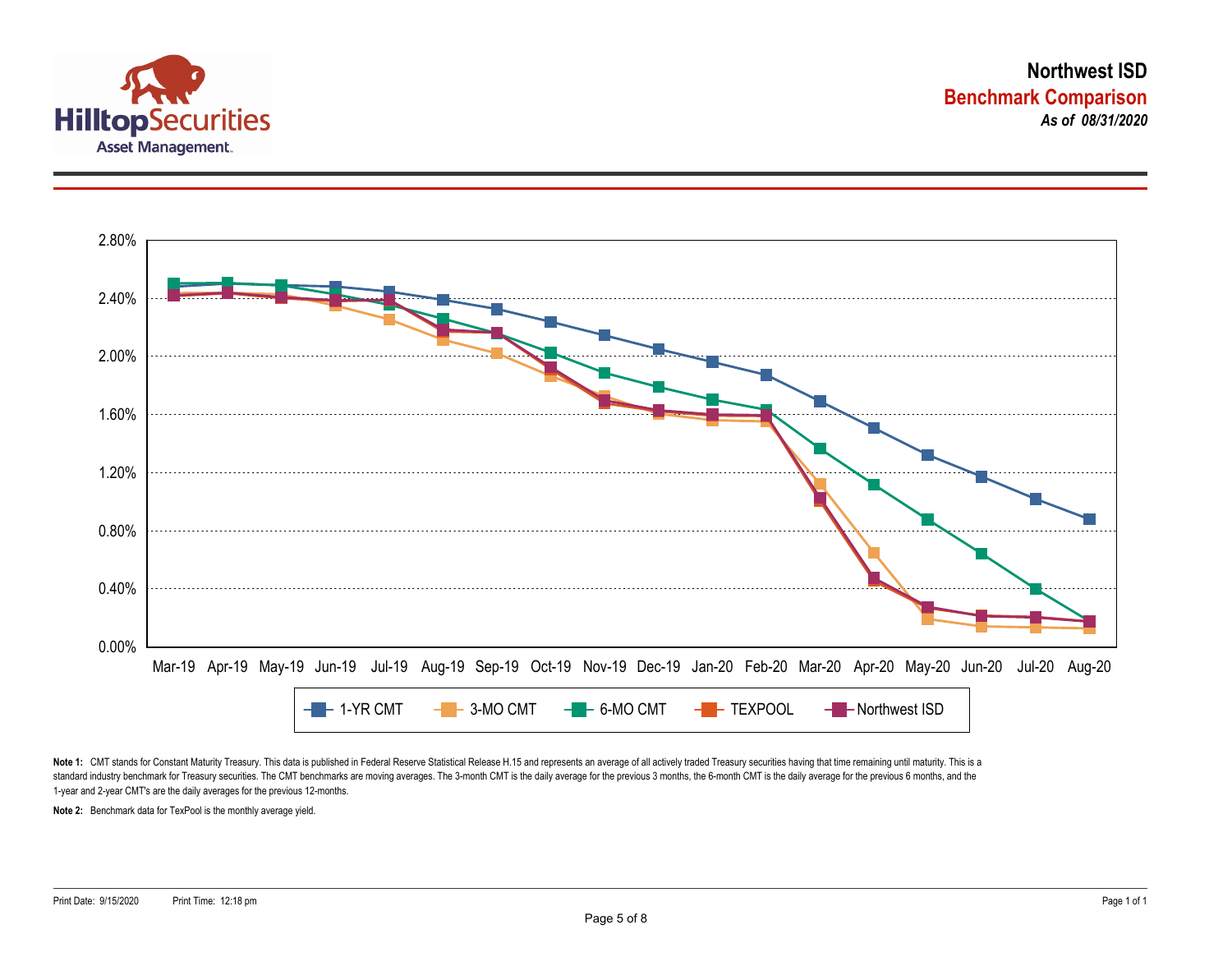

| <b>CUSIP</b>                            | <b>Settle</b><br>Date | Sec. Type               | Sec. Description                       | <b>CPN</b> | <b>Mty Date</b> | <b>Next Call</b> | <b>Call Type</b> | Par Value                       | Purch<br>Price     | <b>Orig Cost</b>                | <b>Book Value</b>               | <b>Mkt</b><br>Price | Market Value to Mty             | Days                             | Days<br>to Call YTM |                | <b>YTW</b>     |
|-----------------------------------------|-----------------------|-------------------------|----------------------------------------|------------|-----------------|------------------|------------------|---------------------------------|--------------------|---------------------------------|---------------------------------|---------------------|---------------------------------|----------------------------------|---------------------|----------------|----------------|
|                                         |                       |                         |                                        |            |                 |                  |                  |                                 |                    |                                 |                                 |                     |                                 |                                  |                     |                |                |
| <b>Activity Account</b>                 |                       |                         |                                        |            |                 |                  |                  |                                 |                    |                                 |                                 |                     |                                 |                                  |                     |                |                |
| <b>TEXPOOL</b>                          |                       | LGIP                    | <b>TexPool</b>                         |            |                 |                  |                  | 172,111.29                      | 100.000            | 172,111.29                      | 172,111.29                      | 100.000             | 172,111.29                      | $\overline{1}$                   |                     | 0.177          | 0.177          |
| <b>Total for Activity Account</b>       |                       |                         |                                        |            |                 |                  |                  | 172,111.29                      | 100.000            | 172,111.29                      | 172,111.29                      | 100.000             | 172,111.29                      | $\overline{\mathbf{1}}$          |                     | 0.177          | 0.177          |
| <b>Capital Project</b>                  |                       |                         |                                        |            |                 |                  |                  |                                 |                    |                                 |                                 |                     |                                 |                                  |                     |                |                |
| <b>BBVA-NWL</b>                         |                       | <b>BANK DEP</b>         | <b>BBVA Compass LIBOR</b>              |            |                 |                  |                  | 6,298,892.05                    | 100.000            | 6,298,892.05                    | 6,298,892.05                    | 100.000             | 6,298,892.05                    | -1                               |                     | 0.122          | 0.122          |
| <b>BBVA-NWZ</b><br><b>TEXPOOL</b>       |                       | <b>BANK DEP</b><br>LGIP | <b>BBVA Compass ZBA Int</b><br>TexPool |            |                 |                  |                  | 19,301,620.66<br>142,673,420.40 | 100.000<br>100.000 | 19,301,620.66<br>142,673,420.40 | 19,301,620.66<br>142,673,420.40 | 100.000<br>100.000  | 19,301,620.66<br>142,673,420.40 | $\overline{1}$<br>$\overline{1}$ |                     | 0.173<br>0.177 | 0.173<br>0.177 |
| <b>Total for Capital Project</b>        |                       |                         |                                        |            |                 |                  |                  | 168,273,933.11                  | 100.000            | 168,273,933.11                  | 168,273,933.11                  | 100.000             | 168,273,933.11                  | $\overline{1}$                   |                     | 0.174          | 0.174          |
| <b>Capital Project AFB</b>              |                       |                         |                                        |            |                 |                  |                  |                                 |                    |                                 |                                 |                     |                                 |                                  |                     |                |                |
|                                         |                       |                         |                                        |            |                 |                  |                  |                                 |                    |                                 |                                 |                     |                                 |                                  |                     |                |                |
| <b>TEXPOOL</b>                          |                       | LGIP                    | TexPool                                |            |                 |                  |                  | 413,475.38                      | 100.000            | 413,475.38                      | 413,475.38                      | 100.000             | 413,475.38                      | $\overline{1}$                   |                     | 0.177          | 0.177          |
| <b>Total for Capital Project AFB</b>    |                       |                         |                                        |            |                 |                  |                  | 413,475.38                      | 100.000            | 413,475.38                      | 413,475.38                      | 100.000             | 413,475.38                      | $\overline{1}$                   |                     | 0.177          | 0.177          |
| <b>General Operating Fund</b>           |                       |                         |                                        |            |                 |                  |                  |                                 |                    |                                 |                                 |                     |                                 |                                  |                     |                |                |
| <b>BBVA-NW</b>                          |                       | <b>BANK DEP</b>         | <b>BBVA Compass MM</b>                 |            |                 |                  |                  | 84,689.45                       | 100.000            | 84,689.45                       | 84,689.45                       | 100.000             | 84,689.45                       | $\overline{1}$                   |                     | 0.222          | 0.222          |
| <b>TEXPOOL</b>                          |                       | LGIP                    | <b>TexPool</b>                         |            |                 |                  |                  | 83,344,137.59                   | 100.000            | 83,344,137.59                   | 83,344,137.59                   | 100.000             | 83,344,137.59                   | -1                               |                     | 0.177          | 0.177          |
| <b>Total for General Operating Fund</b> |                       |                         |                                        |            |                 |                  |                  | 83,428,827.04                   | 100.000            | 83,428,827.04                   | 83,428,827.04                   | 100.000             | 83,428,827.04                   | $\overline{1}$                   |                     | 0.177          | 0.177          |
| <b>Interest &amp; Sinking</b>           |                       |                         |                                        |            |                 |                  |                  |                                 |                    |                                 |                                 |                     |                                 |                                  |                     |                |                |
| <b>TEXPOOL</b>                          |                       | LGIP                    | <b>TexPool</b>                         |            |                 |                  |                  | 35,854,502.62                   | 100.000            | 35,854,502.62                   | 35,854,502.62                   | 100.000             | 35,854,502.62                   | $\overline{1}$                   |                     | 0.177          | 0.177          |
| <b>Total for Interest &amp; Sinking</b> |                       |                         |                                        |            |                 |                  |                  | 35,854,502.62                   | 100.000            | 35,854,502.62                   | 35,854,502.62                   | 100.000             | 35,854,502.62                   | $\overline{1}$                   |                     | 0.177          | 0.177          |
| <b>Total for Northwest ISD</b>          |                       |                         |                                        |            |                 |                  |                  |                                 |                    |                                 |                                 |                     |                                 |                                  |                     |                |                |
|                                         |                       |                         |                                        |            |                 |                  |                  | 288,142,849.44                  | 100.000            | 288,142,849.44                  | 288,142,849.44                  | 100.000             | 288,142,849.44                  |                                  |                     | 0.175          | 0.175          |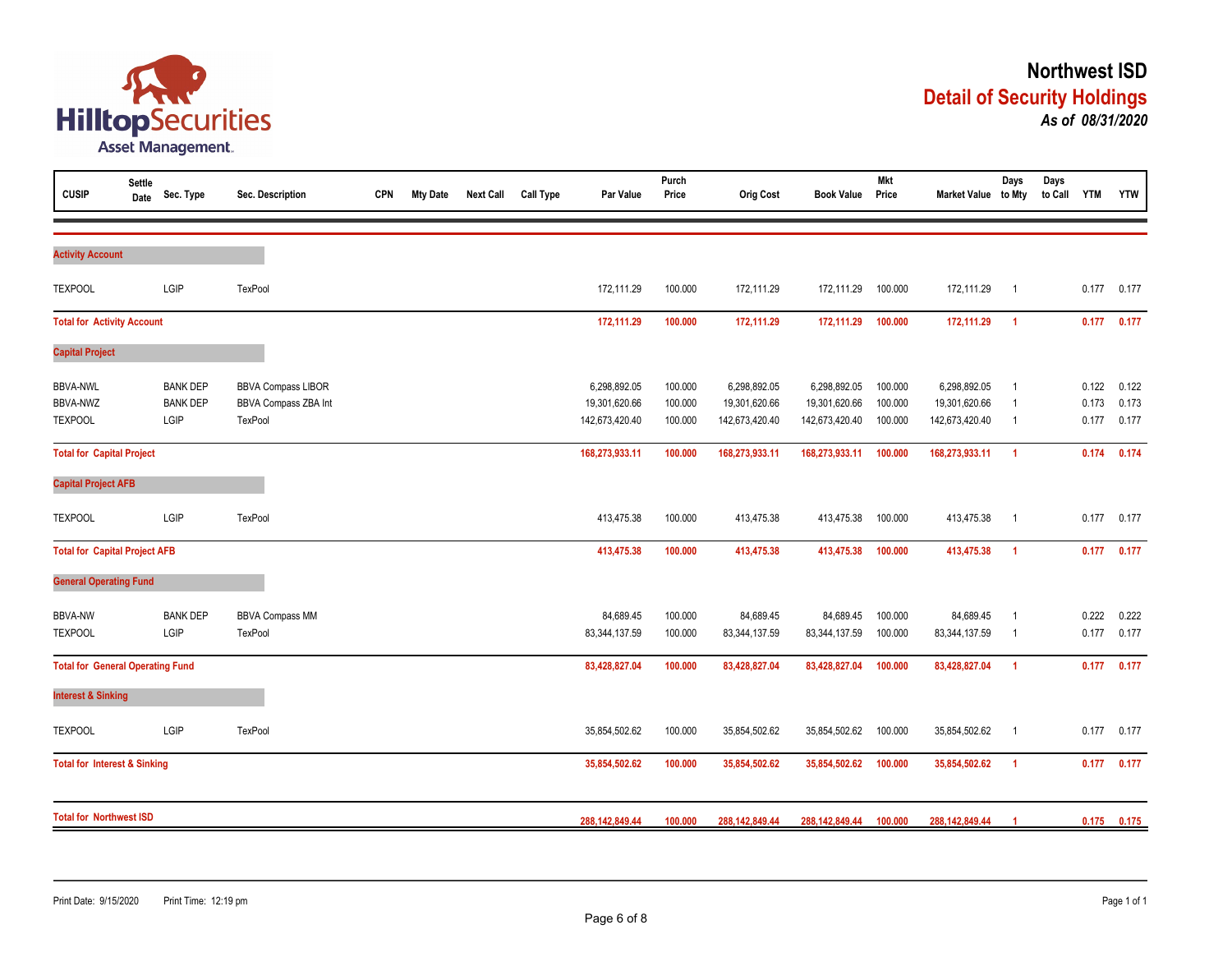

| <b>CUSIP</b>                                  | <b>Security Type</b>                       | <b>Security Description</b>                                  | 07/31/20<br><b>Book Value</b>                    | Cost of<br><b>Purchases</b> | <b>Maturities /</b><br>Calls / Sales     | Amortization /<br>Accretion | Realized<br>Gain/(Loss) | 08/31/20<br><b>Book Value</b>                   | 07/31/20<br><b>Market Value</b>                  | 08/31/20<br><b>Market Value</b>                 | Change in<br><b>Mkt Value</b>                |
|-----------------------------------------------|--------------------------------------------|--------------------------------------------------------------|--------------------------------------------------|-----------------------------|------------------------------------------|-----------------------------|-------------------------|-------------------------------------------------|--------------------------------------------------|-------------------------------------------------|----------------------------------------------|
| <b>Activity Account</b>                       |                                            |                                                              |                                                  |                             |                                          |                             |                         |                                                 |                                                  |                                                 |                                              |
| <b>TEXPOOL</b>                                | LGIP                                       | TexPool                                                      | 172,085.42                                       | 25.87                       | 0.00                                     | 0.00                        | 0.00                    | 172,111.29                                      | 172,085.42                                       | 172,111.29                                      | 25.87                                        |
| <b>Total for Activity Account</b>             |                                            |                                                              | 172,085.42                                       | 25.87                       | 0.00                                     | 0.00                        | 0.00                    | 172,111.29                                      | 172,085.42                                       | 172,111.29                                      | 25.87                                        |
| <b>Capital Project</b>                        |                                            |                                                              |                                                  |                             |                                          |                             |                         |                                                 |                                                  |                                                 |                                              |
| <b>BBVA-NWL</b><br>BBVA-NWZ<br><b>TEXPOOL</b> | <b>BANK DEP</b><br><b>BANK DEP</b><br>LGIP | <b>BBVA Compass LIBOR</b><br>BBVA Compass ZBA Int<br>TexPool | 12,297,308.44<br>19,298,616.46<br>147,606,289.41 | 0.00<br>3,004.20<br>0.00    | (5,998,416.39)<br>0.00<br>(4,932,869.01) | 0.00<br>0.00<br>0.00        | 0.00<br>0.00<br>0.00    | 6,298,892.05<br>19,301,620.66<br>142,673,420.40 | 12,297,308.44<br>19,298,616.46<br>147,606,289.41 | 6,298,892.05<br>19,301,620.66<br>142,673,420.40 | (5,998,416.39)<br>3,004.20<br>(4,932,869.01) |
| <b>Total for Capital Project</b>              |                                            |                                                              | 179,202,214.31                                   | 3,004.20                    | (10, 931, 285.40)                        | 0.00                        | 0.00                    | 168,273,933.11                                  | 179,202,214.31                                   | 168,273,933.11                                  | (10,928,281.20)                              |
| <b>Capital Project AFB</b>                    |                                            |                                                              |                                                  |                             |                                          |                             |                         |                                                 |                                                  |                                                 |                                              |
| <b>TEXPOOL</b>                                | LGIP                                       | TexPool                                                      | 413,413.31                                       | 62.07                       | 0.00                                     | 0.00                        | 0.00                    | 413,475.38                                      | 413,413.31                                       | 413,475.38                                      | 62.07                                        |
|                                               | <b>Total for Capital Project AFB</b>       |                                                              | 413,413.31                                       | 62.07                       | 0.00                                     | 0.00                        | 0.00                    | 413,475.38                                      | 413,413.31                                       | 413,475.38                                      | 62.07                                        |
| <b>General Operating Fund</b>                 |                                            |                                                              |                                                  |                             |                                          |                             |                         |                                                 |                                                  |                                                 |                                              |
| <b>BBVA-NW</b><br><b>TEXPOOL</b>              | <b>BANK DEP</b><br>LGIP                    | <b>BBVA Compass MM</b><br>TexPool                            | 2,484,197.53<br>102,110,777.28                   | 0.00<br>0.00                | (2,399,508.08)<br>(18, 766, 639.69)      | 0.00<br>0.00                | 0.00<br>0.00            | 84,689.45<br>83,344,137.59                      | 2,484,197.53<br>102,110,777.28                   | 84,689.45<br>83,344,137.59                      | (2,399,508.08)<br>(18, 766, 639.69)          |
|                                               | <b>Total for General Operating Fund</b>    |                                                              | 104,594,974.81                                   | 0.00                        | (21, 166, 147.77)                        | 0.00                        | 0.00                    | 83,428,827.04                                   | 104,594,974.81                                   | 83,428,827.04                                   | (21, 166, 147.77)                            |
| <b>Interest &amp; Sinking</b>                 |                                            |                                                              |                                                  |                             |                                          |                             |                         |                                                 |                                                  |                                                 |                                              |
| <b>TEXPOOL</b>                                | LGIP                                       | TexPool                                                      | 59,010,669.39                                    | 0.00                        | (23, 156, 166.77)                        | 0.00                        | 0.00                    | 35,854,502.62                                   | 59,010,669.39                                    | 35,854,502.62                                   | (23, 156, 166.77)                            |
| <b>Total for Interest &amp; Sinking</b>       |                                            |                                                              | 59,010,669.39                                    | 0.00                        | (23, 156, 166.77)                        | 0.00                        | 0.00                    | 35,854,502.62                                   | 59,010,669.39                                    | 35,854,502.62                                   | (23, 156, 166.77)                            |
| <b>Total for Northwest ISD</b>                |                                            |                                                              | 343,393,357.24                                   | 3,092.14                    | (55, 253, 599.94)                        | 0.00                        | 0.00                    | 288,142,849.44                                  | 343,393,357.24                                   | 288,142,849.44                                  | (55, 250, 507.80)                            |